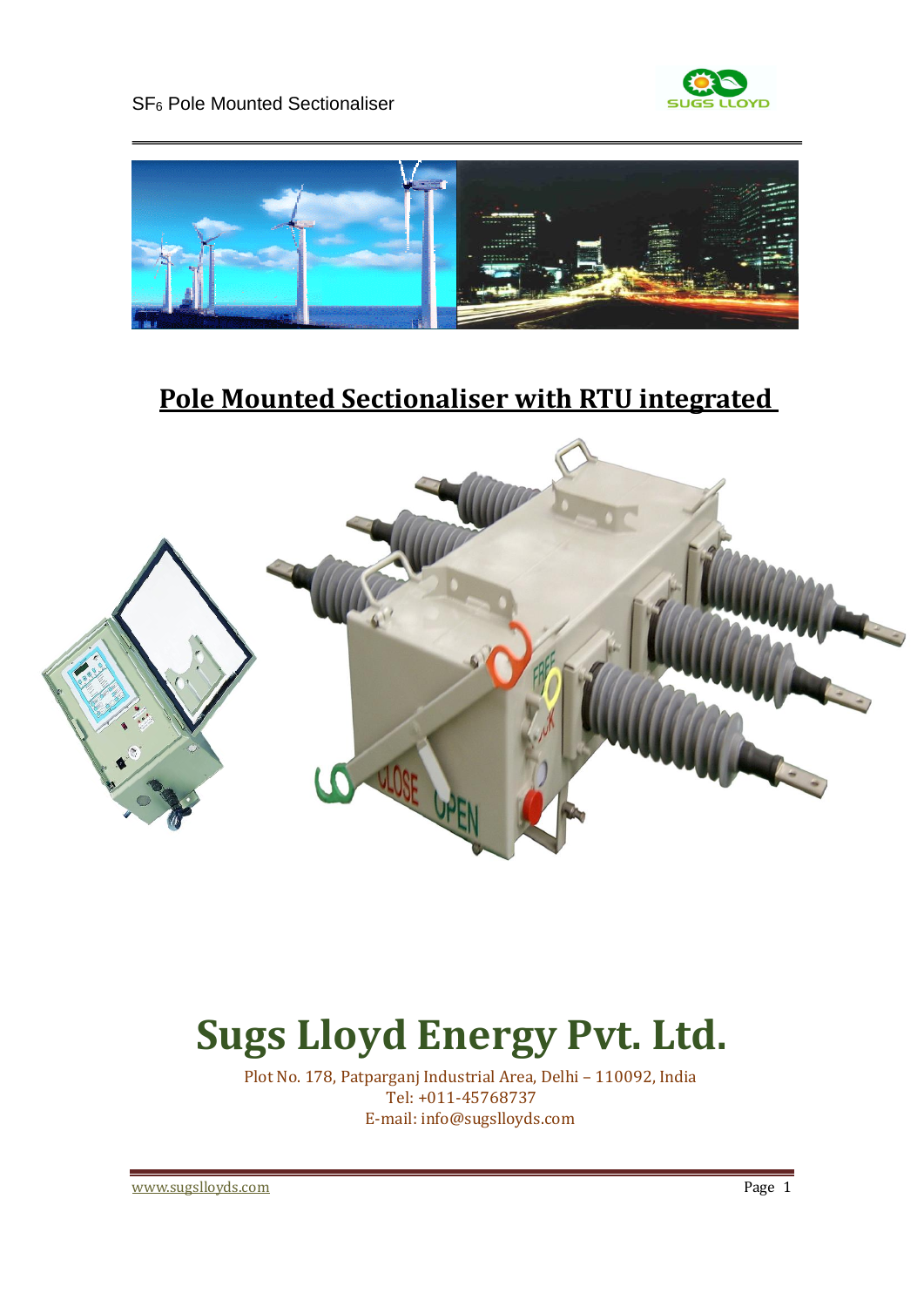

# **GENERAL**

Sugs Lloyd's Type JK SF6 Insulated Load Break Switch is designed to meet the increasing requirements of the electric utility industry, providing a safe, low-maintenance, long life, economical, alternative device to perform load switching on overhead electrical distribution feeders.

The switch is designed to be crossarm mounted and is applicable to 15kV, 25.8kV and 38kV overhead distribution systems. It can be operated electrically (from the control panel and remote location) or manually.

# **RATING & SPECIFICATIONS**

|                                                                                                                                           | Description                                                                                                   | Unit                      |                                                                                                                | Rating & specification            |                                                      |
|-------------------------------------------------------------------------------------------------------------------------------------------|---------------------------------------------------------------------------------------------------------------|---------------------------|----------------------------------------------------------------------------------------------------------------|-----------------------------------|------------------------------------------------------|
| Rated voltage<br>Rated normal current<br>Rated frequency<br>Rated short time current(1s, RMS)<br>Rated short circuit making current(Peak) |                                                                                                               | kV<br>A<br>Hz<br>kA<br>kA | 24(25.8)<br>12(15)<br>400/630<br>400/630<br>50/60<br>50/60<br>12.5/16/20<br>12.5/16/20<br>32/40/50<br>32/40/50 |                                   | 36(38)<br>400/630<br>50/60<br>12.5/16/20<br>32/40/50 |
| Interrupting capacity                                                                                                                     | Load current<br>Closed loop current<br>Cable charging current<br>Magnetizing current<br>Line charging current | А<br>A<br>A<br>A<br>A     | 400/630<br>400/630<br>25<br>14/22<br>1.5                                                                       |                                   | 400/630<br>400/630<br>20<br>14/22<br>$\overline{2}$  |
| Number of switching at rated current<br>Number of making at rated making current<br>Number of no-load switching                           |                                                                                                               | $C-O$<br>C<br>$C-O$       | Min. 200<br>5<br>Min.5000                                                                                      |                                   |                                                      |
| Power frequency<br>Insulation level                                                                                                       | Terminal to ground<br>Terminal to terminal<br>Between open phase                                              | kV<br>kV<br>kV            | 40<br>40<br>45                                                                                                 | 60<br>60<br>60                    | 70<br>70<br>80                                       |
| Impulse insulation<br>Level( $(1.2x50 \ \mu s)$                                                                                           | Terminal to ground<br>Terminal to terminal<br>Between open phase                                              | kV<br>kV<br>kV            | 110<br>110<br>110                                                                                              | 150<br>150<br>150                 | 170<br>170<br>195                                    |
| Rated control voltage(Auto/SCADA type)                                                                                                    |                                                                                                               | $\vee$                    |                                                                                                                | AC 220(110)V/ DC24 V              |                                                      |
| Rated gas pressure at 20°C                                                                                                                |                                                                                                               | kgf/cm <sup>2</sup>       | 0.5                                                                                                            |                                   |                                                      |
| Switch type                                                                                                                               |                                                                                                               | JK-SGS                    |                                                                                                                |                                   |                                                      |
| Applied standard                                                                                                                          |                                                                                                               |                           |                                                                                                                | IEC60265-1, ANSI C37.71, JIS4605, |                                                      |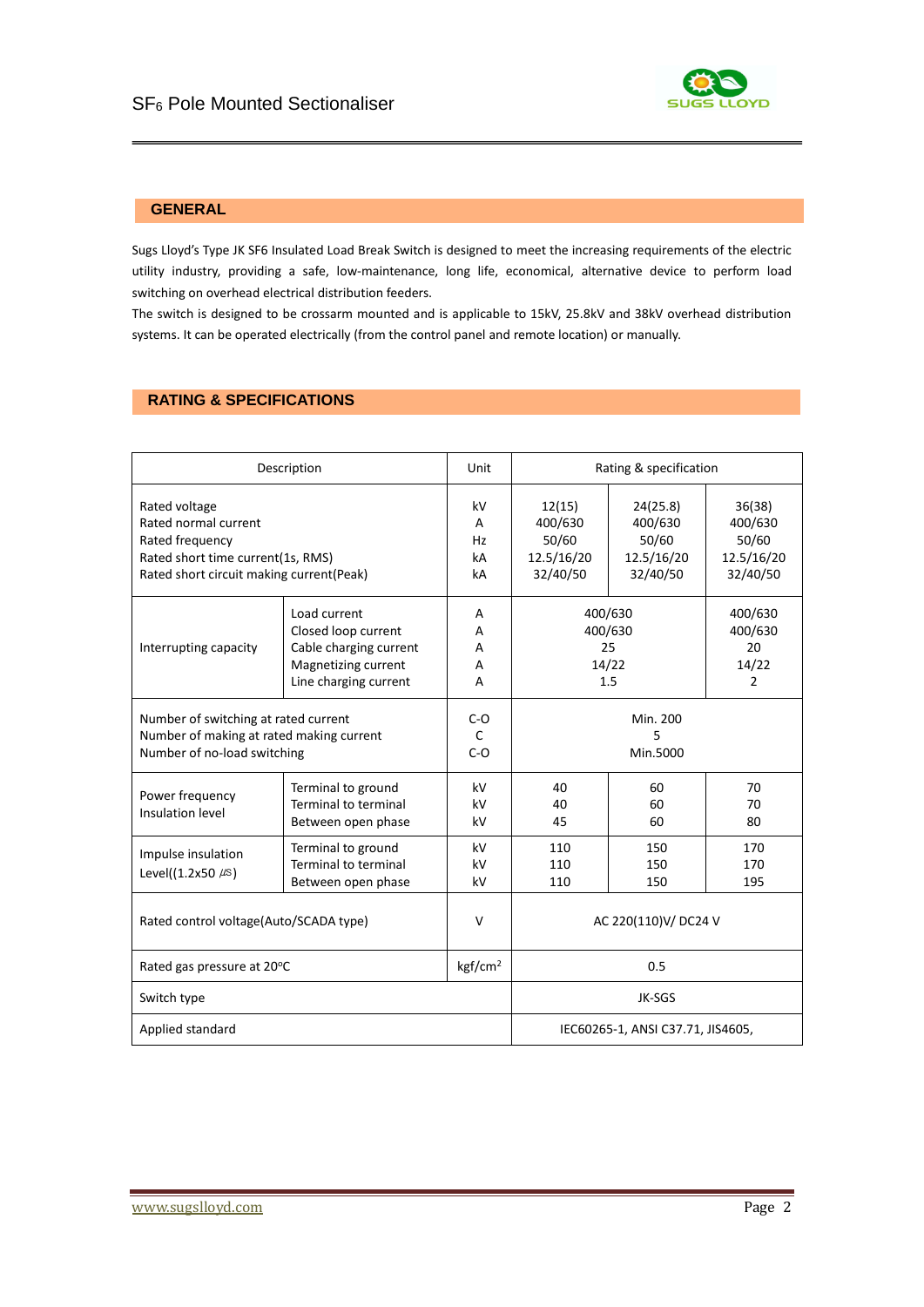

## **CHARACTERISTICS**

The Type JK  $SF_6$ -Insulated Load Break Switch is designed to be maintenance-free, to meet the growing requirements for distribution automation applications.

The Type JK switch offers the following:

- $\blacksquare$  SF<sub>6</sub> insulation and interruption
- ▣ Stainless steel permanently-sealed enclosure
- Rated insulation and interruption at zero psig.

▣ Safety features:

- Low pressure interlocking device & indicator
- High pressure bursting membrane
- ▣ Safety mechanical locking device
- ▣ Available options for controller :
	- Reserved RTU space
	- Remote Terminal Unit (R.T.U)
	- $\bullet$  Integrated controller (Controller + R.T.U)

#### **CONSTRUCTIONS**

#### **Switch Case**

The switch case is made of stainless steel, sealed for long life, maintenance free life. The switch case is constructed of 3.0mm stainless steel.

#### **Over pressure releasing device**

An expulsion screen has been incorporated into the design of the type JK switch to prevent permanent d amage the tank in the event an internal pressure rise(1.0~2.0 kgf/cm<sup>2</sup>G) caused by an abnormal condition, occurs. The expulsion screen is located on the rear side of the unit which is opposite the operator handle. Discharge is vented away from the opposite direction of the operator.

#### **Contacts**

The tips of the tulip contacts are made of an arc-resistance material(Cu-W), which ensures long contact life and a high fault close capability.

**Low Pressure Interlocks**The type JK switch utilizes gas, both as the insulation medium and as the switching medium. Normal gas

pressure at the time of manufacture is 0.5 kg f/cm G at 20°C. Two safety interlocks automatically prevent switching during low pressure conditions(i.e., when internal gas pressure drops to 0.1~0.2 kg f/cm<sup>2</sup> G), by locking the type JK switch in its active state(either its current "ON" or "OFF" position).

The mechanical interlocks prevents operation of the switch, manually or from the control panel.

A red target indicates the interlocks have operated and have disabled the switch; an auxiliary contact for remote status is provided to signal this "disabled" condition via SCADA.

#### **Toggle mechanism**

The Type JK switch employs toggle mechanism and it is capable of manual, or motor actuation. The toggle mechanism is a simple and economic solution for distribution switching application. The mechanism can be operated manually, by hook-stick, or from an optional control panel. The switch can also be supplied with a motor for automated switch applications.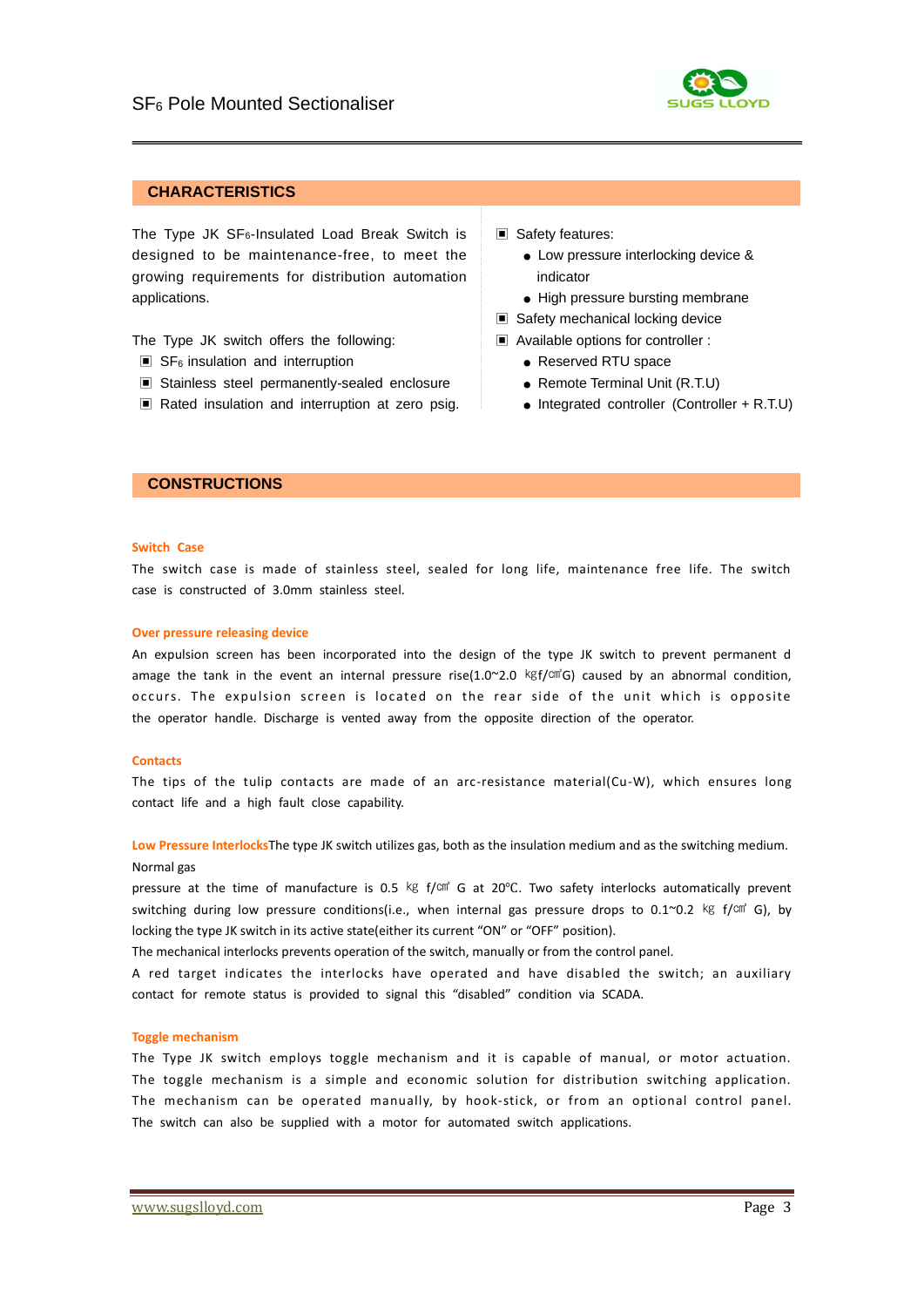

**Switching Medium** Load switching is accomplished by the use of a puffer switching principle, which extinguishes the arcs in

the  $SF<sub>6</sub>$  gas.

**Bushing & Termination**The Type JK switch bushings are constructed of high quality insulator silicon (as an option), resistant to

moisture, external shock, and thermo-cycling.

The bushings also provide the leakage resistance and high dielectric strength required for operation of the switch in contaminated environments.

The bushing consists of the insulator body, internal conductor, and mold-cone lead wire or eye bolt, Nema-2 holes flat terminal.

The bushing are assembled using a screw and bonding assembly process. The insulated copper lead wire, mold cone lead wire has an EP rubber insulation, which has high resistance to tracking. The lead wire is sized to the rated capacity of the application.

Various kinds of bushing and termination is shown in another page in detail.

#### **Motor operation**

The automated switch can be operated on the control panel or remote location via SCADA.

The JK switches can be operated by motor operating mechanism. Motor operating mechanism is designed by 24V DC operation. When supplied, the battery and charger for the motor operators are powered by PT.

#### ⚫ **24 kV LBS**

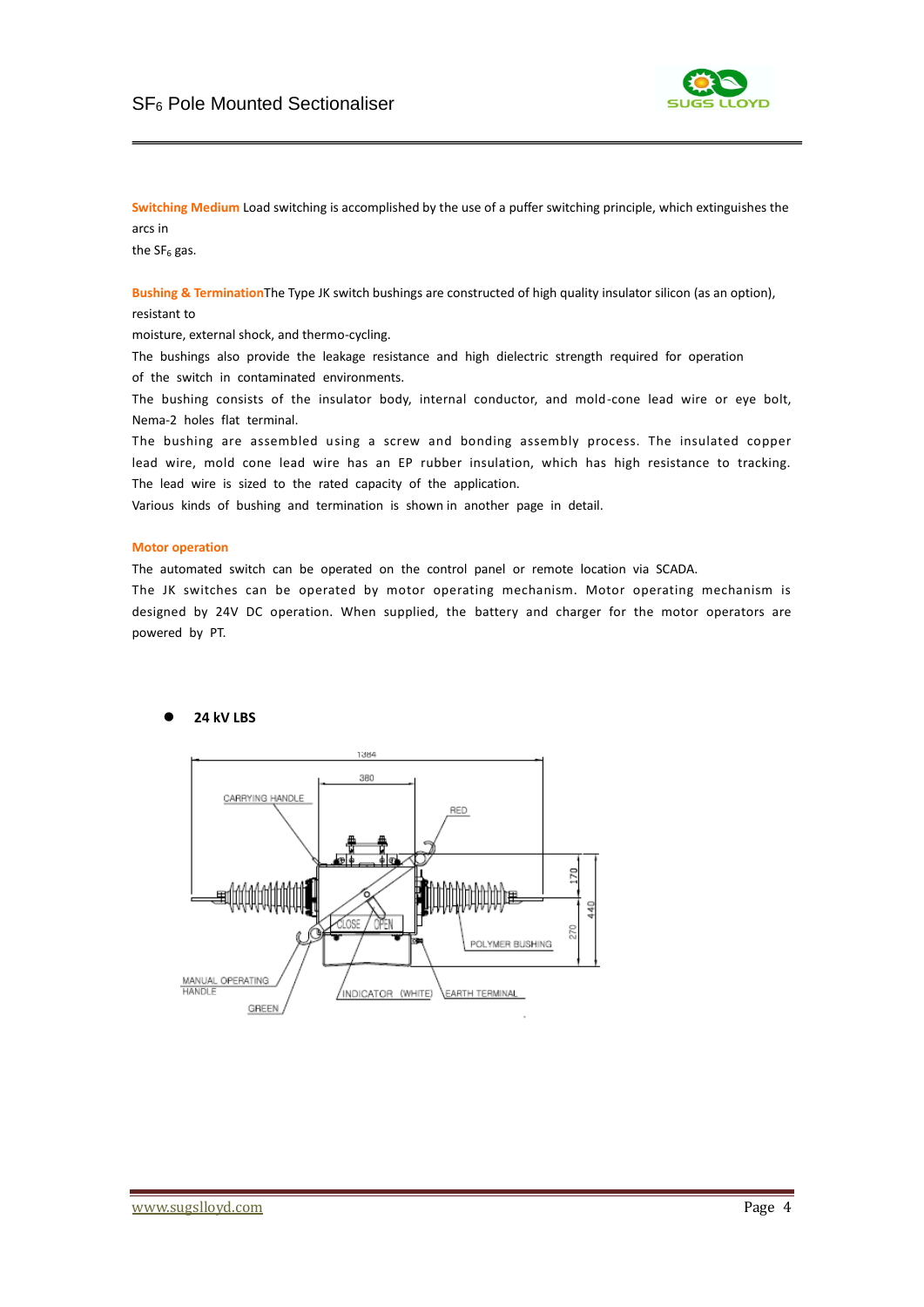



⚫ **33 kV LBS** 

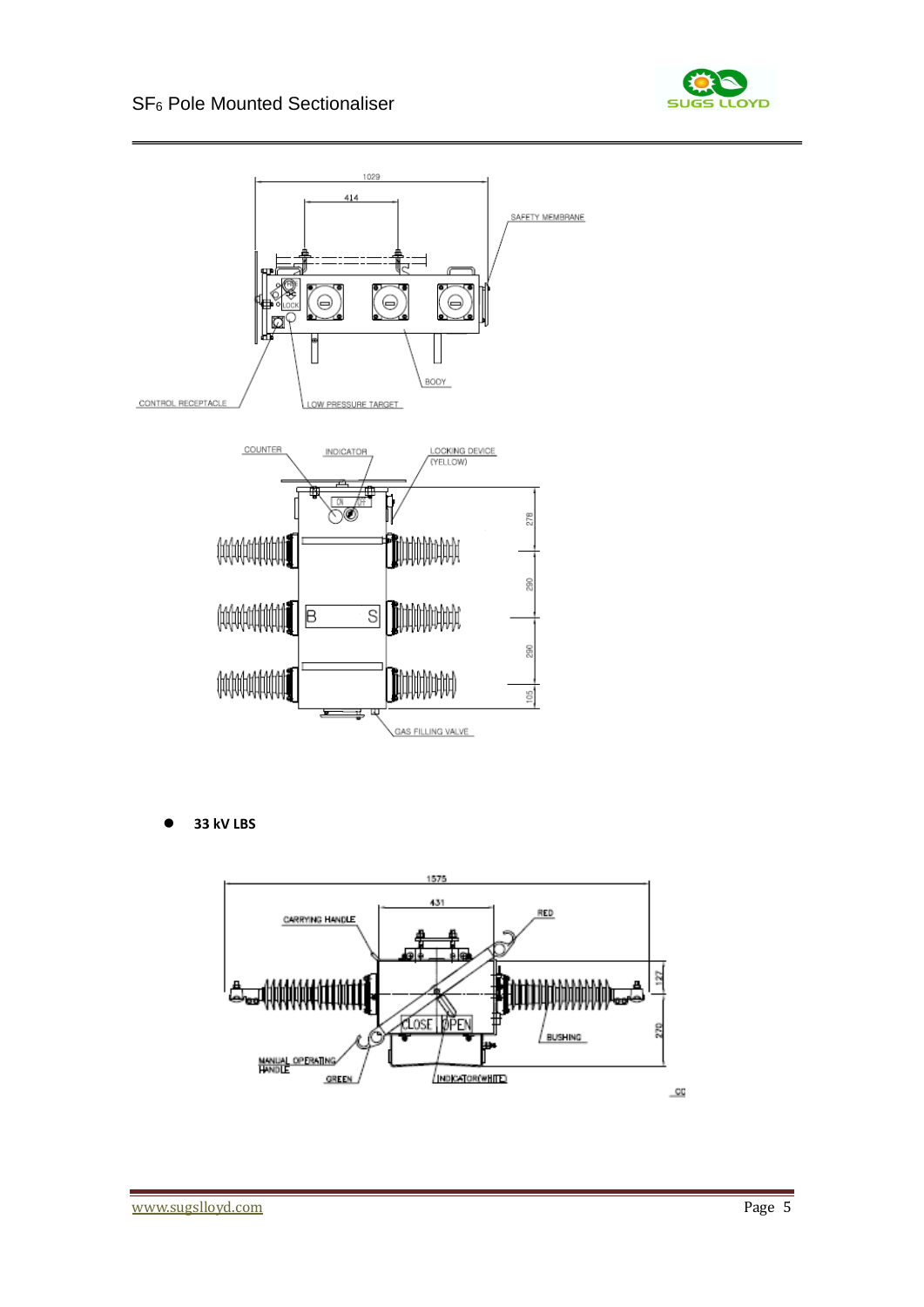





- CARRYING HANDLE to carry or handle the switch body
- ⚫ MANUAL OPERATING HANDLE to close or open the switch with NEMA hook-stick manually.
- ⚫ INDICATOR to indicate switch position(ON/OFF, CLOSE/OPEN)
- ⚫ EARTH TERMINAL to connect grounding cable for switch earthing.
- CONTROL RECEPTACLE to be interfaced with control unit for electrical signals
- ⚫ LOW PRESSURE TARGET to indicate the status of low gas pressure
- SAFETY MEMBRANE to lease the high pressure in case of abnormal internal gas pressure
- ⚫ COUNTER to record the number of switch operation
- LOCKING DEVICE to lock the switch mechanically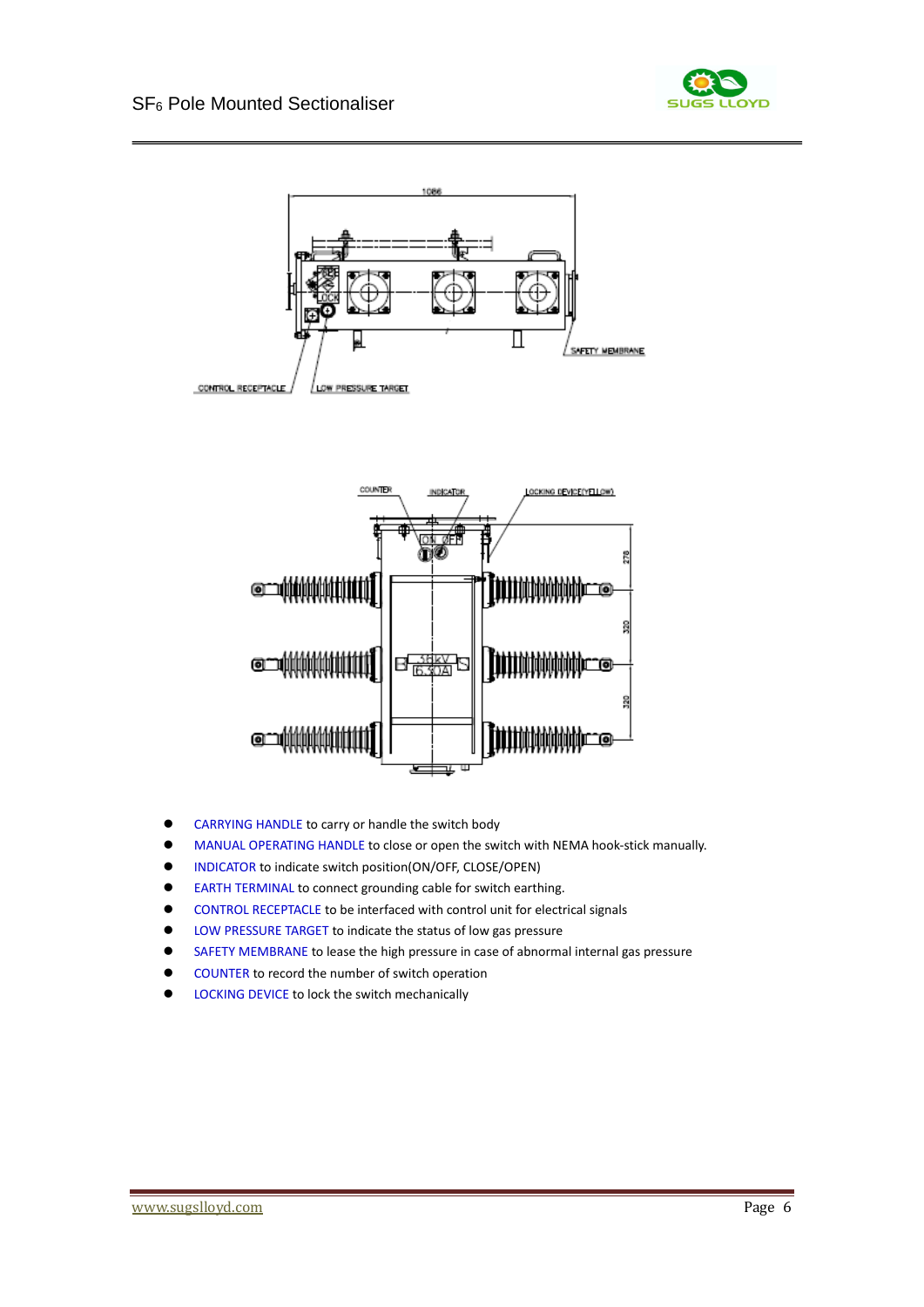

# **TYPICAL INSTALLATION**

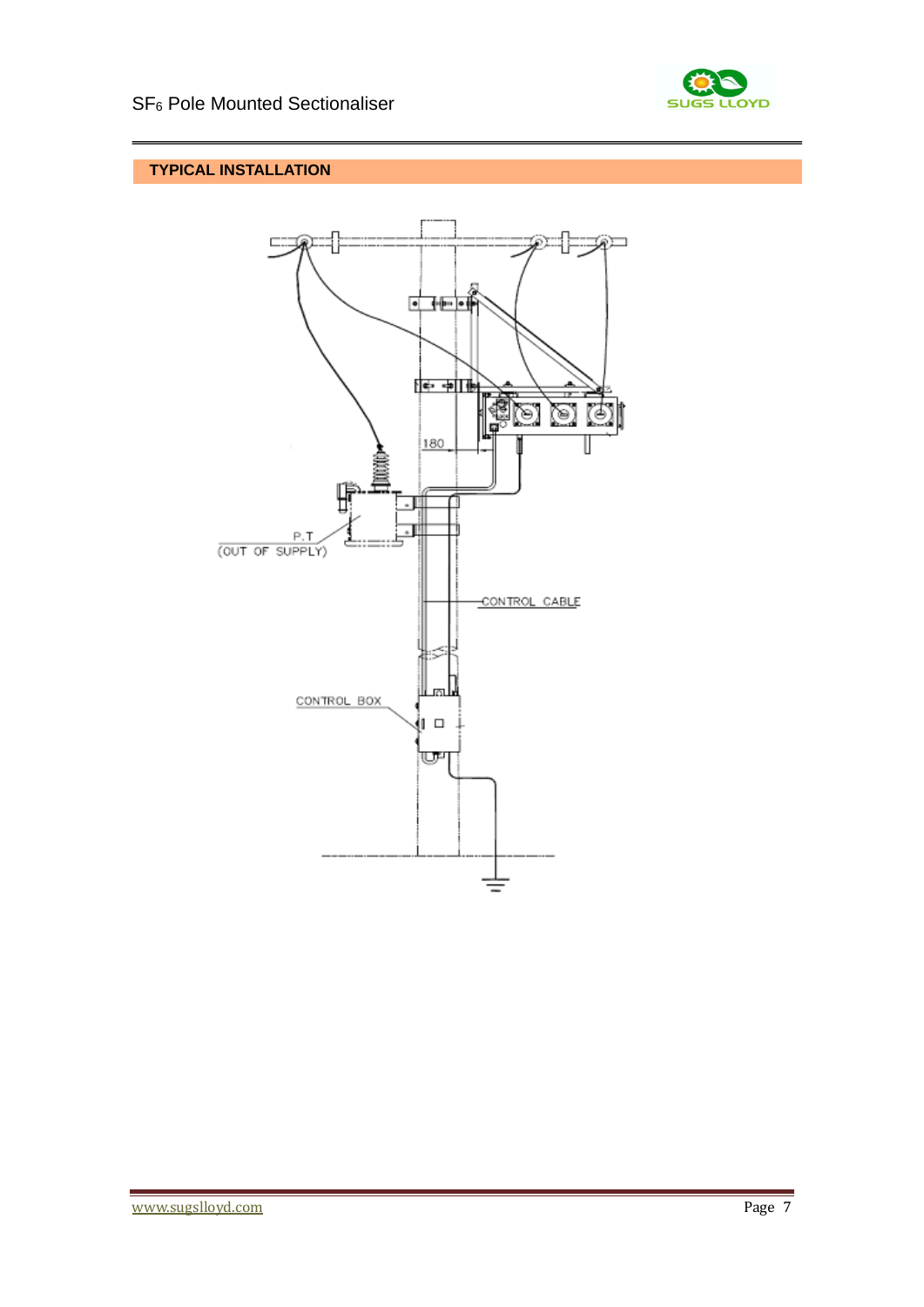



# **CONSTRUCTION – Microprocessor-based RTU-integrated Control(FTU-P200)**

- 1. LCD Display
- 2. LED indicator for CPU Run, System Error, External AC power supply and Battery fail
- 3. Up/Down(LCD Menu Operation) Buttons
- 4. RS232 port for Maintenance use
- 5. Ethernet / SCADA / Protection communication LED indicators
- 6. Battery & Lamp test button
- 7. Rest button for detection, Self-diagnosis error LED
- 8. LED indicators for Live line(source and load side), under voltage, Sync. Fail, fault current
- 9. Remote/Local operation mode and Controller lock/unlock selector switches and its LED indicators
- 10. Select(Two Step Control Command) Button & LED and Close/open switches and its LED indicators.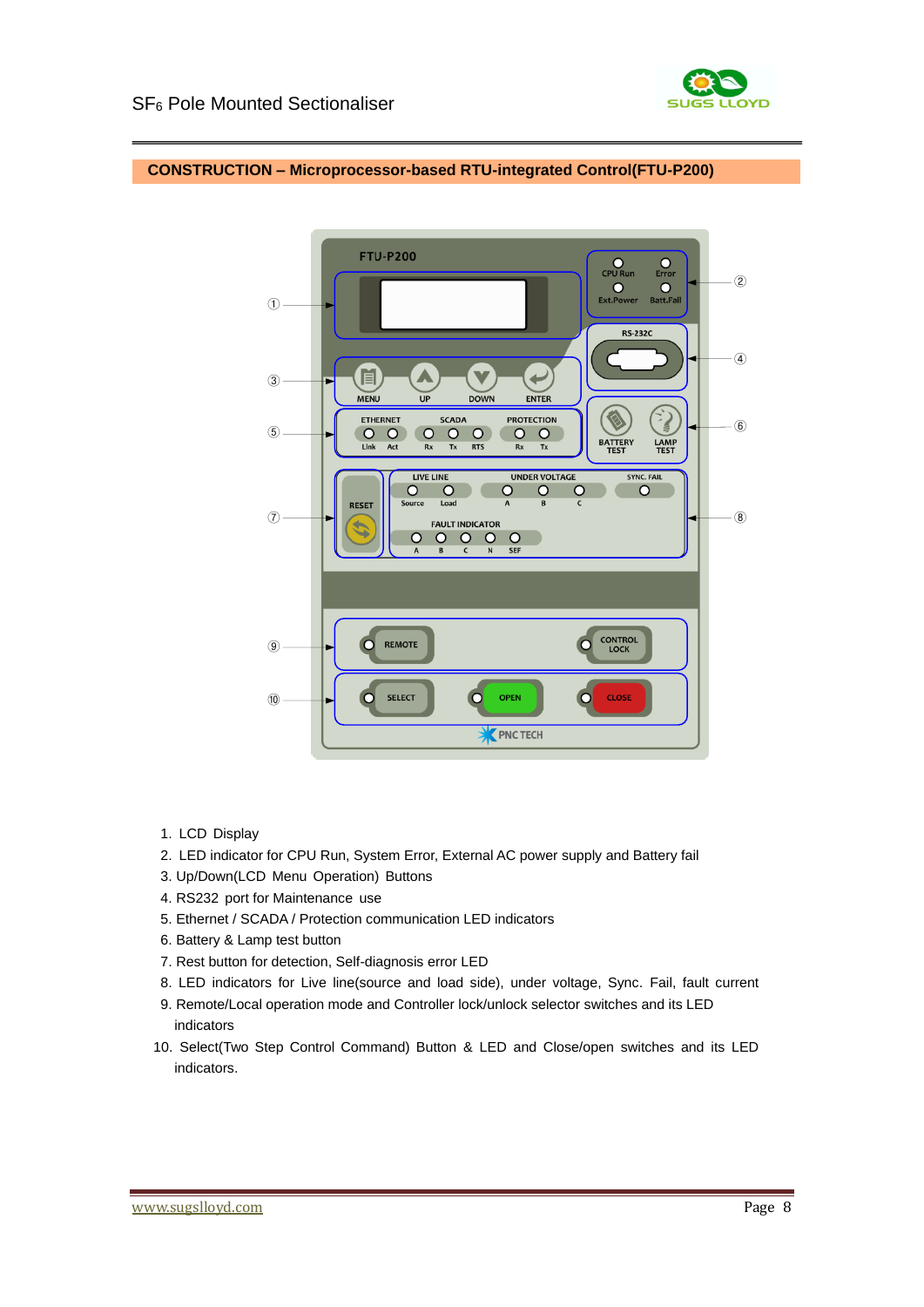

# **DETECTION**

#### *Phase/Ground Fault Detection*

|                        |                    | Phase Fault    |                    | Earth Fault    |             |      |
|------------------------|--------------------|----------------|--------------------|----------------|-------------|------|
| Item                   | Range              | Def.           | Range              | Def.           | <b>Step</b> | Unit |
| Pickup Level           | 10~900             | 400            | $3^{\sim}900$      | 60             | 1           | A    |
| Detection Time         | $0.05^{\sim}10.00$ | 0.05           | $0.05^{\sim}10.00$ | 0.05           | 0.01        | sec  |
| Inrush Multiplier      | $2^{\sim}20$       | $\overline{2}$ | $2^{\sim}20$       | $\overline{2}$ | 1           |      |
| Inrush Time            | $0.0^{\sim}180.0$  | 1.0            | $0.0^{\sim}180.0$  | 1.0            | 0.1         | sec  |
| Inrush Block           | NO/YES             | <b>YES</b>     | NO/YES             | <b>YES</b>     |             |      |
| <b>Function In Use</b> | OFF/ON             | <b>ON</b>      | OFF/ON             | 0N             |             |      |

#### *Negative Phase Sequence(NPS) Detection*

| Item                   | Range              | Def.       | Step | Unit |
|------------------------|--------------------|------------|------|------|
| Pickup Level           | $3^{\sim}900$      | 60         | 1    | A    |
| <b>Detection Time</b>  | $0.05^{\sim}10.00$ | 0.05       | 0.01 | sec  |
| Inrush Multiplier      | $2^{\sim}20$       | 2          | 1    |      |
| Inrush Time            | $0.0^{\sim}180.0$  | 1.0        | 0.1  | sec  |
| Inrush Block           | NO/YES             | <b>YES</b> |      |      |
| <b>Function In Use</b> | OFF/ON             | <b>OFF</b> |      |      |

## *Sensitive Earth Fault(SEF) Detection*

| <b>Item</b>              | Range            | Def.       | <b>Step</b> | Unit   |
|--------------------------|------------------|------------|-------------|--------|
| Pickup Current $(3I_0)$  | $2^{\sim}20$     | 5          | 1           | A      |
| Pickup Voltage $(-3V_0)$ | $10^{\circ}80$   | 30         | 1           | %      |
| Max. Torque Angle        | $0^{\sim}345$    | 90         | 15          | Degree |
| <b>Detection Time</b>    | $0.1^{\sim}30.0$ | 1.0        | 0.1         | sec    |
| Inrush Block             | NO/YES           | <b>YES</b> |             |        |
| <b>Function in Use</b>   | ON/OFF           | <b>OFF</b> |             |        |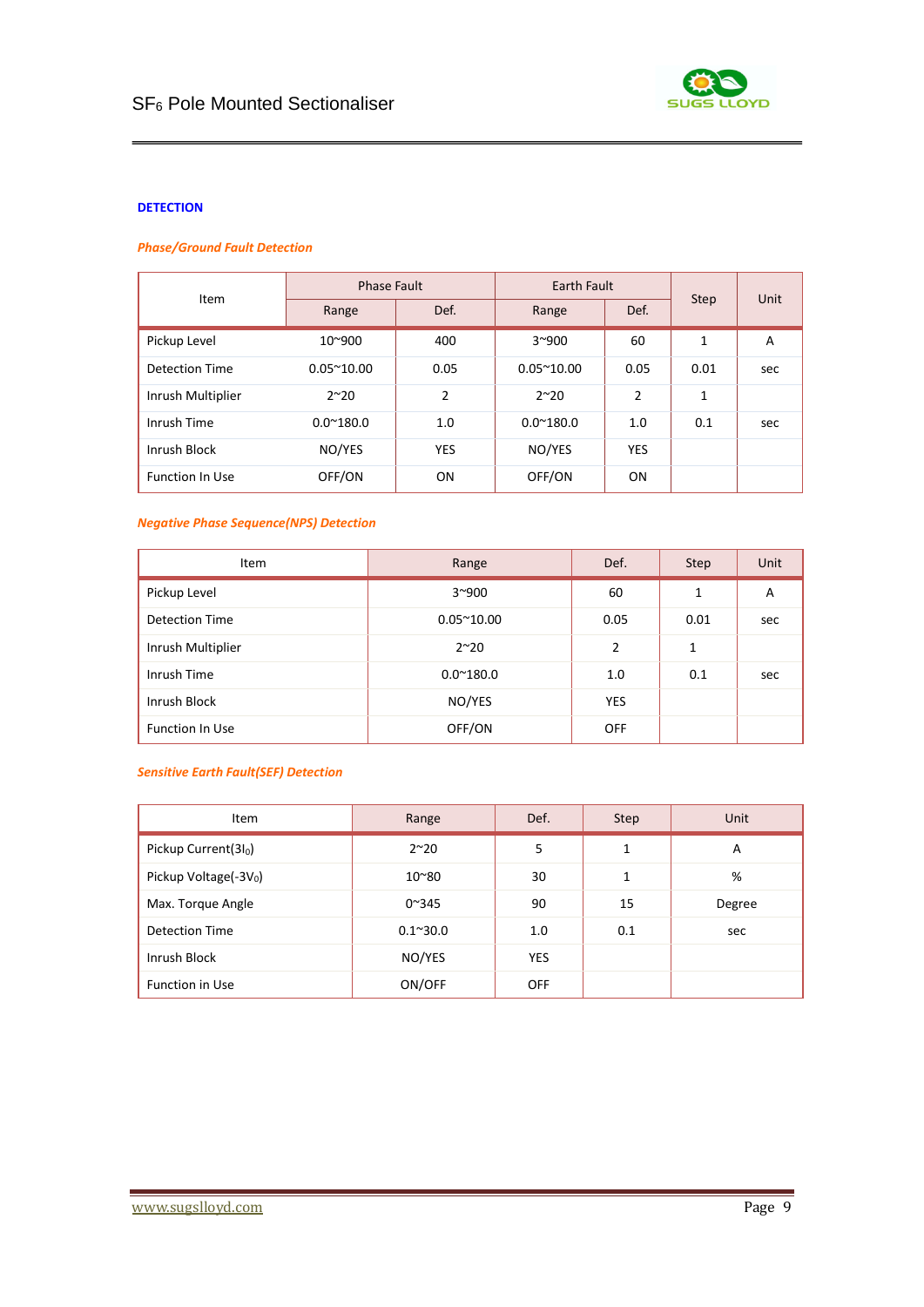

#### *Directional Blocking Detection*

| Item                       | Range         | Def. | Step         | Unit   | Comment |
|----------------------------|---------------|------|--------------|--------|---------|
| <b>Phase Detection</b>     |               |      |              |        |         |
| 3V <sub>1</sub> Threshold  | $0^{\sim}100$ | 20   | $\mathbf{1}$ | %      |         |
| $3I1$ Threshold            | $0^{\sim}100$ | 20   | 1            | %      |         |
| $3I1$ Max. Torque Angle    | $0^{\sim}355$ | 60   | 5            | Degree |         |
| <b>Earth Detection</b>     |               |      |              |        |         |
| -3V <sub>0</sub> Threshold | $0^{\sim}100$ | 20   | $\mathbf{1}$ | %      |         |
| $3I_0$ Threshold           | $0^{\sim}100$ | 20   | 1            | %      |         |
| $3I_0$ Max. Torque Angle   | $0^{\sim}355$ | 60   | 5            | Degree |         |

#### *Inrush restraints*

| <b>Item</b>              | Range             | Def. | Step | Unit |
|--------------------------|-------------------|------|------|------|
| 2 <sup>nd</sup> Harmonic | $5^{\sim}50$      | 20   |      | %    |
| <b>Detection Time</b>    | $0.02^{\sim}1.00$ | 0.02 | 0.01 | sec  |
| <b>Function In Use</b>   | OFF/ON            | ΟN   |      |      |

# *Open Line Detection(Loss of Phase)*

| Item                   | Range            | Def. | <b>Step</b> | Unit |
|------------------------|------------------|------|-------------|------|
| Volt ON Level          | 50~90            | 80   |             | %    |
| Volt OFF Level         | $35^{\circ}75$   | 50   |             | %    |
| Delay Time             | $0.1^{\sim}30.0$ | 0.4  | 0.1         | sec  |
| <b>Function In Use</b> | OFF/ON           | 0N   |             |      |

## *Phase Sync. Check*

| <b>Item</b>             | Range            | Def. | <b>Step</b> | Unit   |
|-------------------------|------------------|------|-------------|--------|
| <b>Phase Difference</b> | $5^{\sim}60$     | 30   |             | Degree |
| Dalay Time              | $0.1^{\sim}30.0$ | 0.1  | 0.1         | sec    |
| <b>Function In Use</b>  | OFF/ON           | ON   |             |        |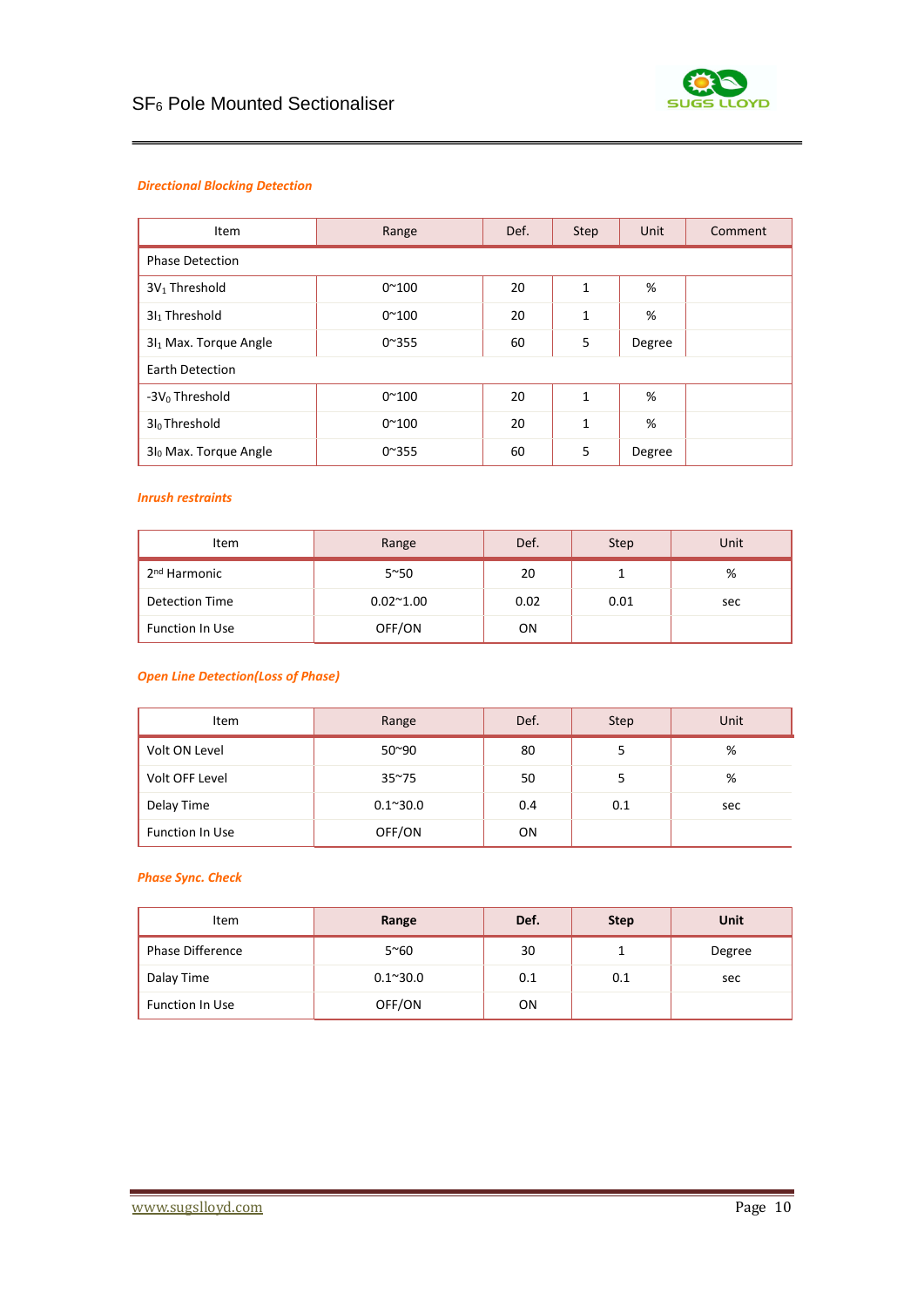

#### *Under Voltage Detection*

| Item                   | Range              | Def.       | Step | Unit |
|------------------------|--------------------|------------|------|------|
| Pickup Level           | $0.30^{\circ}0.95$ | 0.80       | 0.01 | PU   |
| Delay Time             | $0.0^{\sim}180.0$  | 1.0        | 0.1  | sec  |
| <b>Function In Use</b> | OFF/ON             | <b>OFF</b> |      |      |

#### *Over Voltage Protection*

| Item                   | Range             | Def.       | Step | Unit |
|------------------------|-------------------|------------|------|------|
| Pickup Level           | $1.05^{\sim}1.50$ | 1.20       | 0.01 | PU   |
| Delay Time             | $0.0^{\sim}180.0$ | 1.0        | 0.1  | sec  |
| <b>Function In Use</b> | OFF/ON            | <b>OFF</b> |      |      |

# *Under Frequency Protection*

| Item            | Range              | Def.       | <b>Step</b> | Unit |
|-----------------|--------------------|------------|-------------|------|
| Pickup          | 47.00~59.98        | 49.80      | 0.01        | Hz   |
| Dalay Time      | $0.03^{\sim}10.00$ | 0.10       | 0.01        | sec  |
| Function In Use | OFF/ON             | <b>OFF</b> |             |      |

# **MEASUREMENT**

| <b>Current</b>                     |                                         |                        |  |
|------------------------------------|-----------------------------------------|------------------------|--|
| RMS(A) & Phase angle( $^{\circ}$ ) | $I_a$ , $I_b$ , $I_c$ , $I_n$           |                        |  |
| Sequence Component                 | $I_1$ , $I_2$ , $I_0$                   |                        |  |
| True RMS                           | $I_a$ , $I_b$ , $I_c$                   |                        |  |
| Reading Range                      | 2~12, 500A(External CT Ratio 1,000 : 1) |                        |  |
| Accuracy                           | $2^{\sim}600A$                          | $\pm$ 0.5% or $\pm$ 1A |  |
|                                    | 600~12,000A                             | $+3%$                  |  |

| Voltage                             |                                                                  |
|-------------------------------------|------------------------------------------------------------------|
| RMS(kV) & Phase angle( $^{\circ}$ ) | $V_{a}$ , $V_{b}$ , $V_{c}$ , $V_{r}$ , $V_{s}$ , $V_{t}$        |
| Sequence Component                  | $V_{1s}$ , $V_{2s}$ , $V_{0s}$ , $V_{1L}$ , $V_{2L}$ , $V_{0LS}$ |
| True RMS                            | $V_a$ , $V_b$ , $V_c$ , $V_r$ , $V_s$ , $V_t$                    |
| Phase Angle Difference(°)           | $\angle V_a - \angle V_r$                                        |
| Reading Range                       | $0.1^{\sim}26kV$                                                 |
| Accuracy                            | $\pm 0.5\%$ or $\pm 0.1$ kV                                      |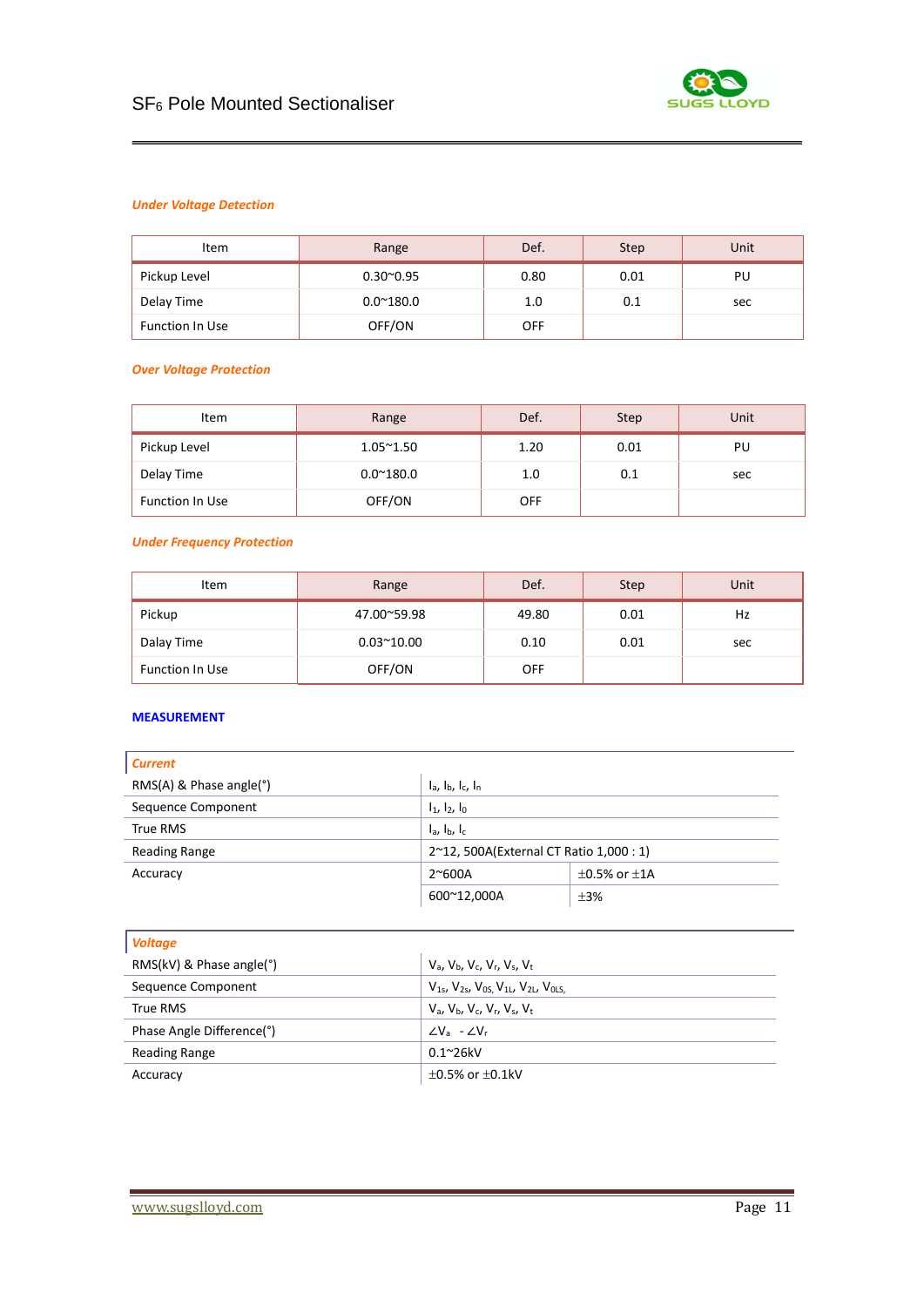

| <b>Power</b>                                          |                                                                                                        |
|-------------------------------------------------------|--------------------------------------------------------------------------------------------------------|
| Active Power(kW)                                      | A-Phase, B-Phase, C-Phase, 3-Phase Total                                                               |
| Reactive Power(kVAR)                                  | A-Phase, B-Phase, C-Phase, 3-Phase Total                                                               |
| Apparent Power(kVA)                                   | A-Phase, B-Phase, C-Phase, 3-Phase Total                                                               |
| Reading Range                                         | -32767~32767                                                                                           |
| Accuracy                                              | ±1%                                                                                                    |
|                                                       |                                                                                                        |
|                                                       |                                                                                                        |
| <b>Power Factor</b>                                   |                                                                                                        |
| A-Phase, B-Phase, C-Phase, 3-Phase Total              |                                                                                                        |
| Lead/Lag Display                                      |                                                                                                        |
| <b>Reading Range</b>                                  | $0^{\sim}1.0$                                                                                          |
| Accuracy                                              | ±2%                                                                                                    |
|                                                       |                                                                                                        |
| <b>Frequency</b>                                      |                                                                                                        |
| <b>Reading Range</b>                                  | 45 ~ 55Hz (System Frequency: 50Hz)                                                                     |
|                                                       | 55 ~ 65Hz (System Frequency: 60Hz)                                                                     |
| Accuracy                                              | ±0.02%                                                                                                 |
|                                                       |                                                                                                        |
| <b>Energy</b>                                         |                                                                                                        |
| Positive kWh                                          | A-Phase, B-Phase, C-Phase, 3-Phase Total                                                               |
| Negative kWh                                          | A-Phase, B-Phase, C-Phase, 3-Phase Total                                                               |
| Capacitive Positive kVARh                             | A-Phase, B-Phase, C-Phase, 3-Phase Total,                                                              |
| Capacitive Negative kVARh                             | A-Phase, B-Phase, C-Phase, 3-Phase Total,                                                              |
| Inductive Positive kVARh                              | A-Phase, B-Phase, C-Phase, 3-Phase Total,                                                              |
| Inductive Negative kVARh                              | A-Phase, B-Phase, C-Phase, 3-Phase Total                                                               |
| Reading Range                                         | 0~65535(Rollover)                                                                                      |
| Accuracy                                              | ±2%                                                                                                    |
|                                                       |                                                                                                        |
| <b>Harmonic</b>                                       |                                                                                                        |
| Total Harmonic Distortion (%)                         | 3-Phase Current THD (I <sub>a</sub> , I <sub>b</sub> , I <sub>c</sub> , I <sub>3ph</sub> )             |
|                                                       | Source side 3-Phase Voltage THD (V <sub>a</sub> , V <sub>b</sub> , V <sub>c</sub> , V <sub>3ph</sub> ) |
| 2 <sup>nd~</sup> 31 <sup>st</sup> Harmonic RMS(A, kV) | $I_a$ , $I_b$ , $I_c$ , $V_a$ , $V_b$ , $V_c$                                                          |
|                                                       |                                                                                                        |
| <b>Demand Current and Power</b>                       |                                                                                                        |
| Configurable Demand Interval                          | 5, 10, 15min (Default 15min)                                                                           |
|                                                       |                                                                                                        |
| 2nd~31st Harmonic RMS(A, kV)                          | $I_a$ , $I_b$ , $I_c$ , $P_a$ , $P_b$ , $P_c$ , $P_{3ph}$ , $Q_a$ , $Q_b$ , $Q_c$ , $Q_{3ph}$          |
|                                                       |                                                                                                        |

Daily Max Current and Power are Stored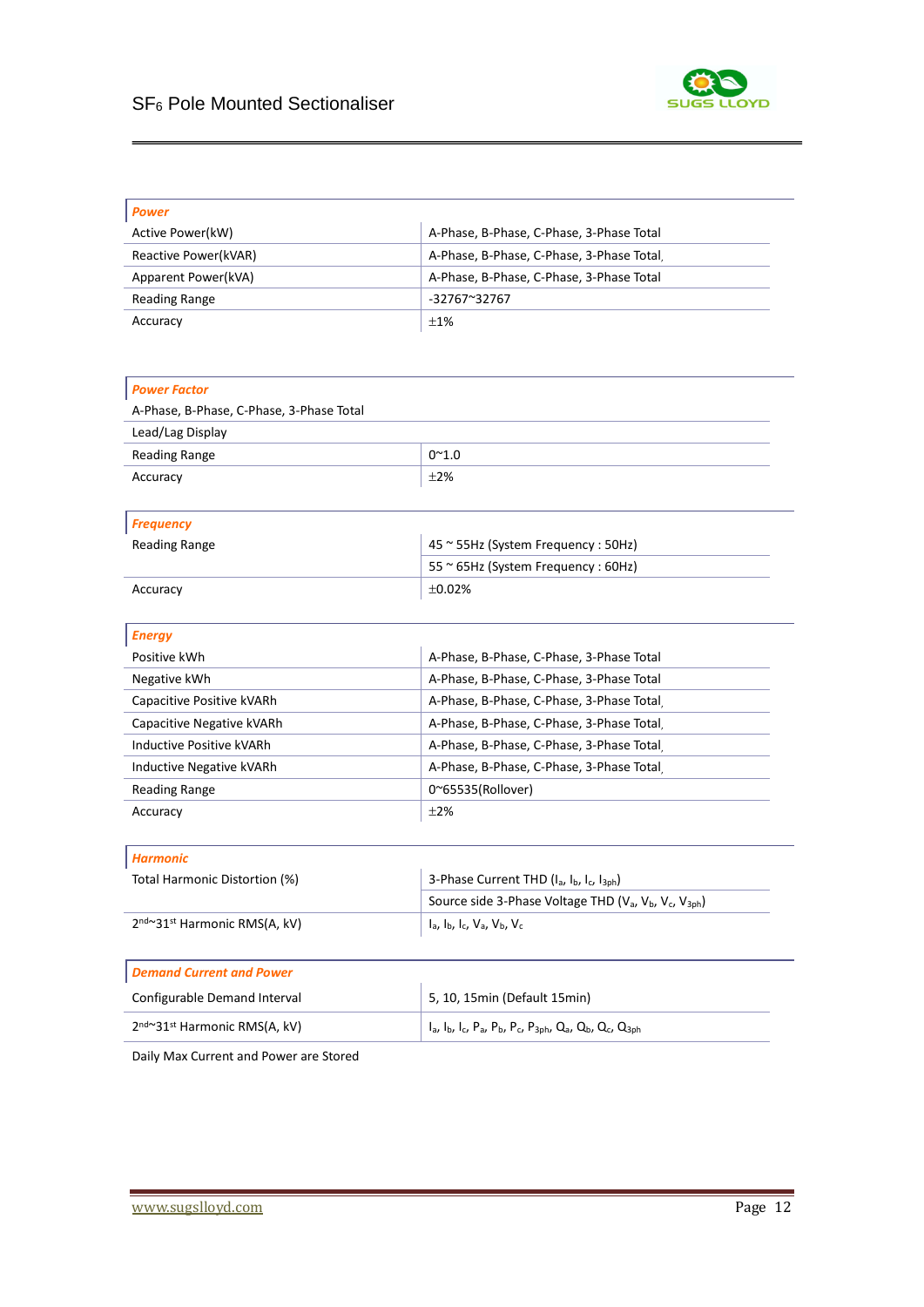

#### **COMMUNICATION**

| <b>Telecommunication port</b> |                                                                          |
|-------------------------------|--------------------------------------------------------------------------|
| <b>RS232C</b>                 |                                                                          |
| 9-Pin Male Connector          | $DCD(1)$ , Rx(2), Tx(3), DTR(4), GND(5)<br>DSR(6), RTS(7), CTS(8), NC(9) |
| Speed(Baud Rate)              | 1200, 2400, 4800, 9600, 19200 BPS                                        |
| Suppots Modam Control         | CTS, DCD Signal Timeout Configurable                                     |
|                               | RTS Off-delay Configurable                                               |
| Optical Isolation             |                                                                          |

ESD, Transient Noise Protection

#### *Rs232C/RS485C*

| RS232C Mode                            | $Rx(2)$ , Tx(3), GND(4), GND(5)CTS(8), |
|----------------------------------------|----------------------------------------|
| RS485C Mode                            | $DATA-(3)$ $DATA+(7)$                  |
| Speed(Baud Rate)                       | 1200, 2400, 4800, 9600, 19200 BPS      |
| Optical Isolation                      |                                        |
| <b>ESD, Transient Noise Protection</b> |                                        |
|                                        |                                        |

# *TCP/IP*

Ethernet Port 10/100 Base-T

| <b>Protocol for SCADA</b> |  |
|---------------------------|--|
| DNP3.0                    |  |
| IEC60870-5-101            |  |
| IEC60870-5-104            |  |

#### **EVNET RECORDING**

| Event List             | Sub Items                                                                           | Max. |
|------------------------|-------------------------------------------------------------------------------------|------|
| I/O Events             | Status change of binary Input/Output                                                | 1023 |
| <b>Function Events</b> | Operated status of Protection Function                                              | 1023 |
| System Events          | Setting change, Reset, Self Dignosis                                                | 255  |
| <b>Fault I Events</b>  | Latest fault current, phase and time                                                | 255  |
| Demand I, P, Q Events  | Each phase daily average load current, active power and<br>reactive power with time |      |
| Max. I, P, Q Events    | Each phase daily Peak load current, active power and<br>reactive power with time    | 1023 |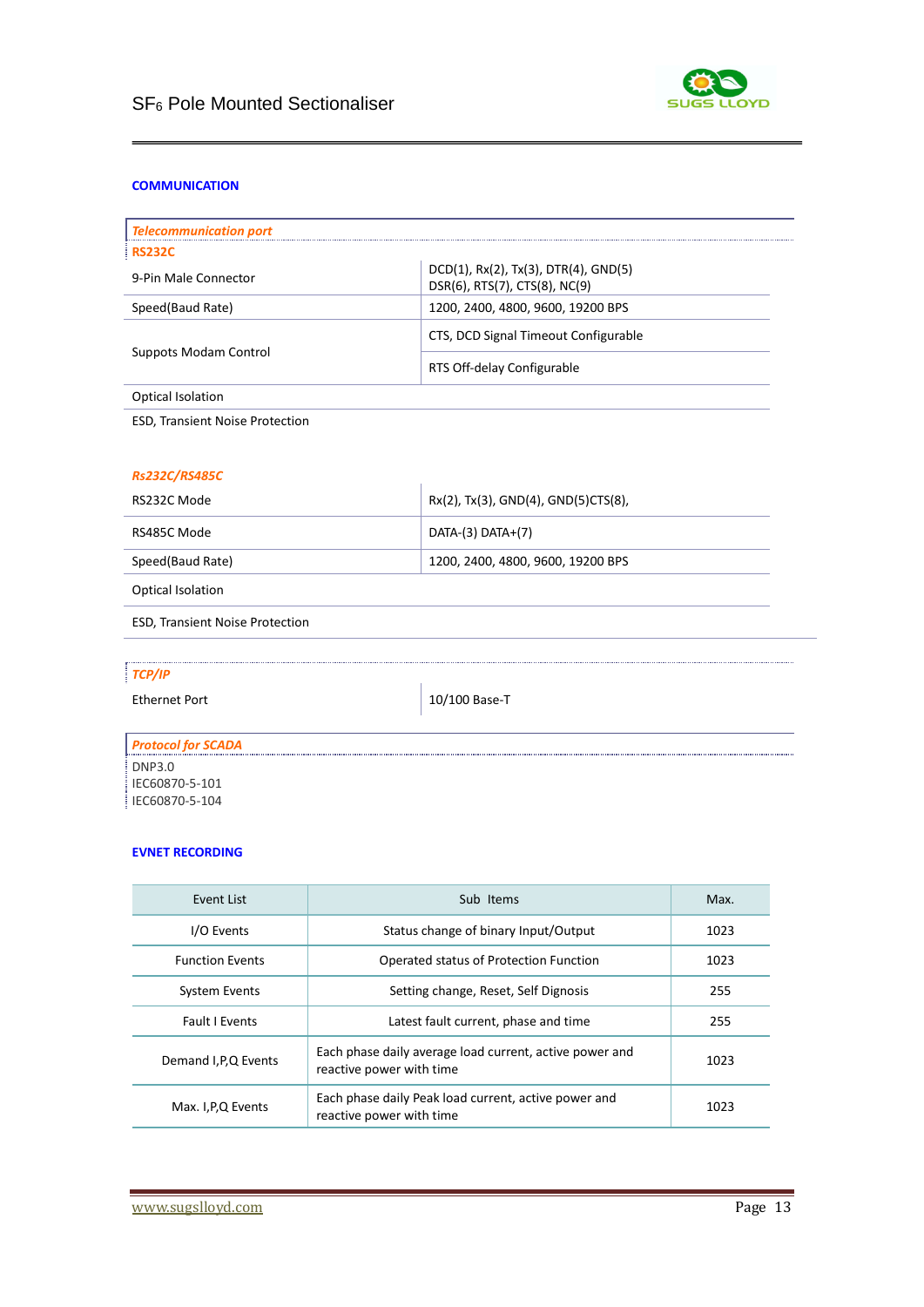

#### **MAINTENANCE SOFTWARE(FTUMan)**

- ✓ Setting & Configuration changes
- ✓ Event & Waveform load
- ✓ Measurement & Status display
- ✓ Waveform File upload and convert
- ✓ SCADA monitors protocol data frame between devices



- Impulse voltage
- Insulation resistance High frequency disturbance Fast transient noise Radio frequency noise Vibrations Mechanical Shock Enclosure protection

IEC 60255-5, 2kV IEC 60255-5, 6kV for current input circuit IEC 60255-5, 4kV for voltage, power input & Contacts I/O IEC 60255-5,  $>500$ M $\Omega$  (DC500V) IEC 61000-4-12 class 3 (2.5kV) IEC61000-4-4 class 4 (4kV) IEC 61000-4-3 10V/m IEC 60255-21-1 class 2 IEC 60255-21-2 class 2 IP54